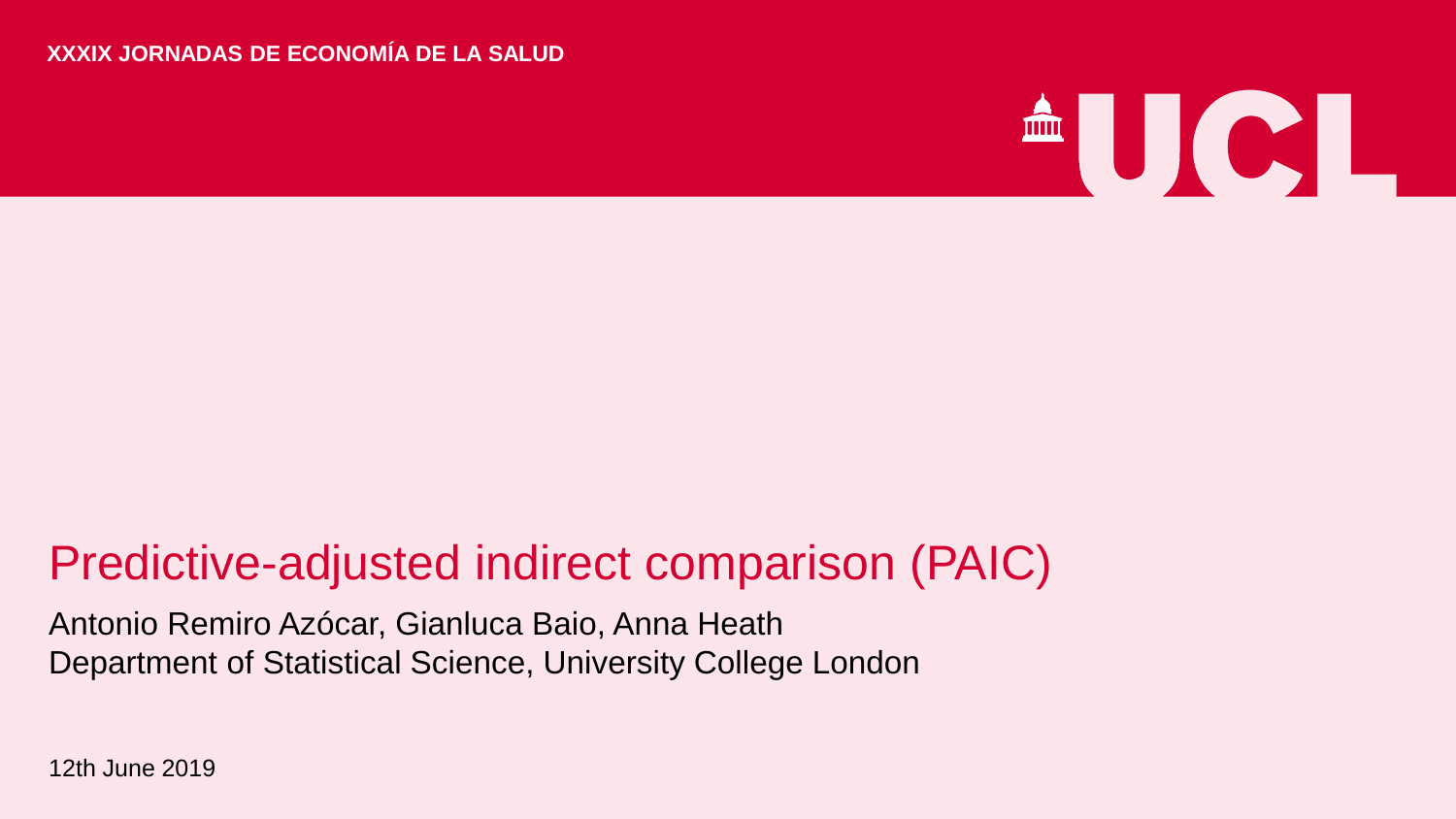



- 1. Background
- 2. Indirect treatment comparison methods
- 3. Predictive-adjusted indirect comparison (PAIC)
- 4. Simulation Study
- 5. Conclusion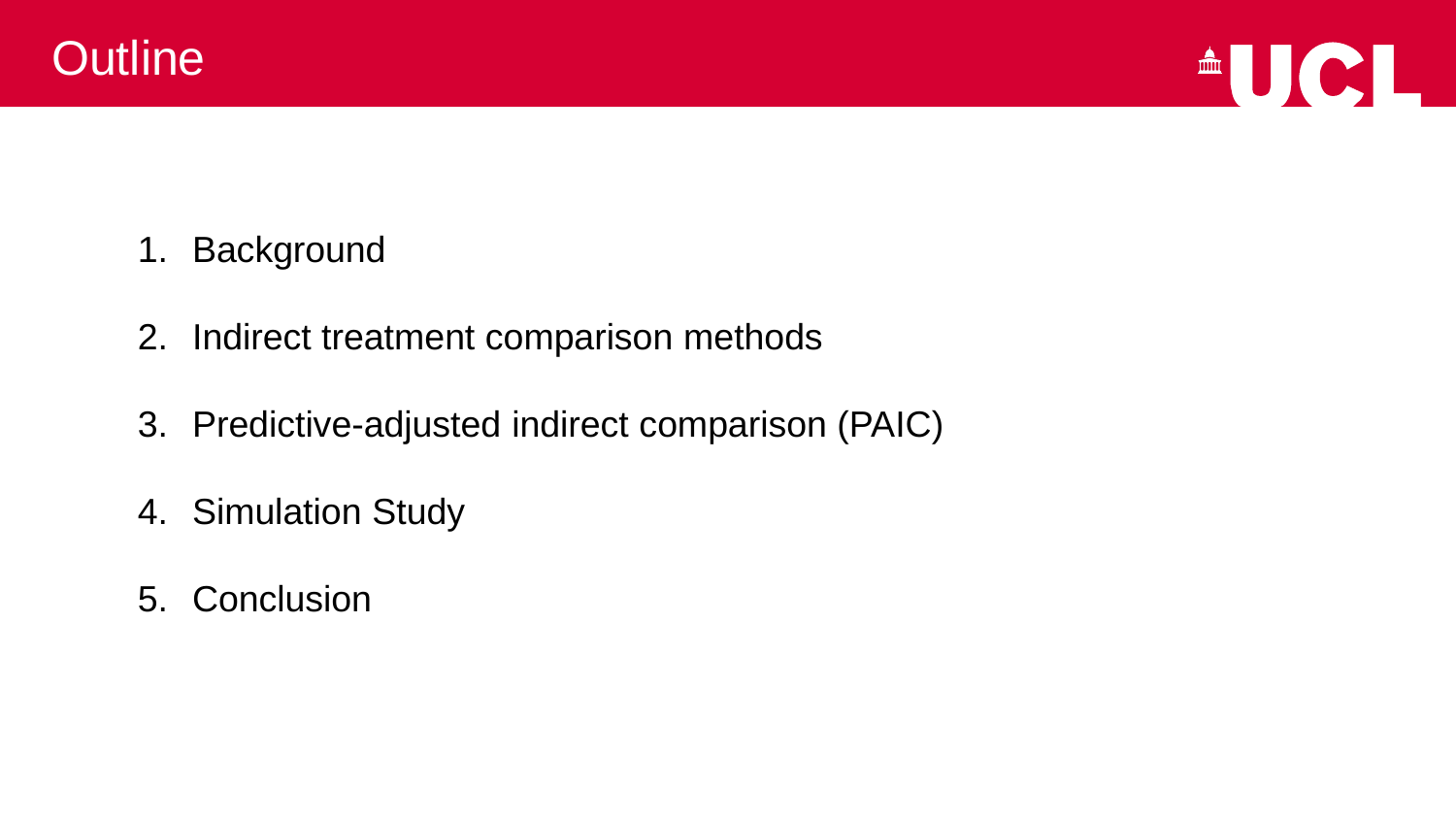

- Population-adjusted indirect comparison methods are increasingly used to compare treatment outcomes across separate clinical trials and to inform health technology appraisals
- Such methods are utilised when the following situation is encountered:
	- 1. No head-to-head trials have been conducted
	- 2. Individual-level data are available for an intervention, e.g. through the company's own trial, but are unavailable for "competing" comparator(s)
	- 3. There are cross-trial differences in baseline characteristics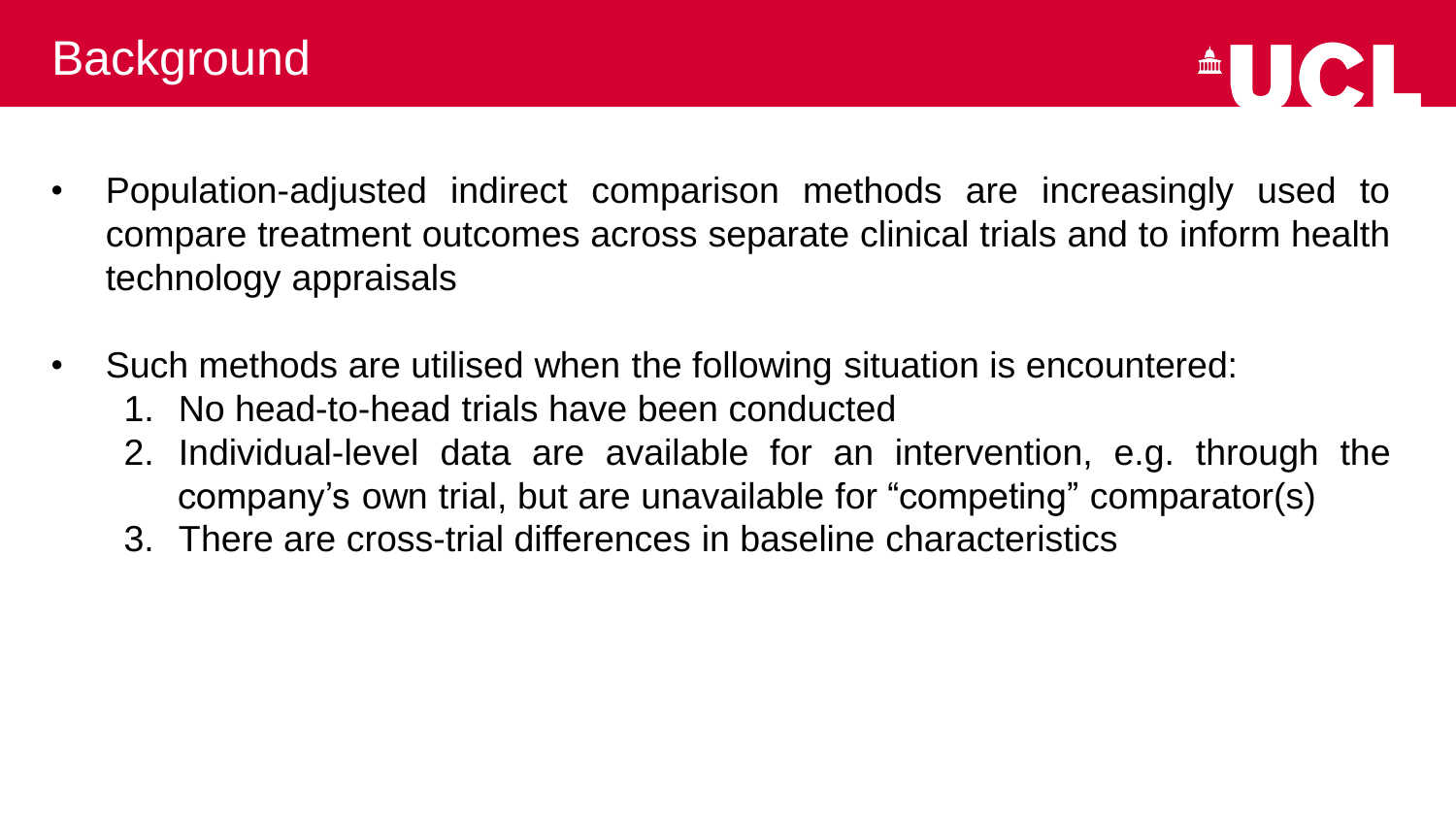$\triangle$   $\bigcup$   $\bigcirc$   $\bigcup$ 

Suppose that we want to compare treatment A with treatment B. Ideally, a 2-arm randomised controlled trial would be conducted, and both treatments would be compared **directly**.



In the absence of a head-to-head trial, an **indirect** comparison is required. We shall assume that this is **anchored**: a connected treatment network is available through a common comparator C, e.g. placebo.

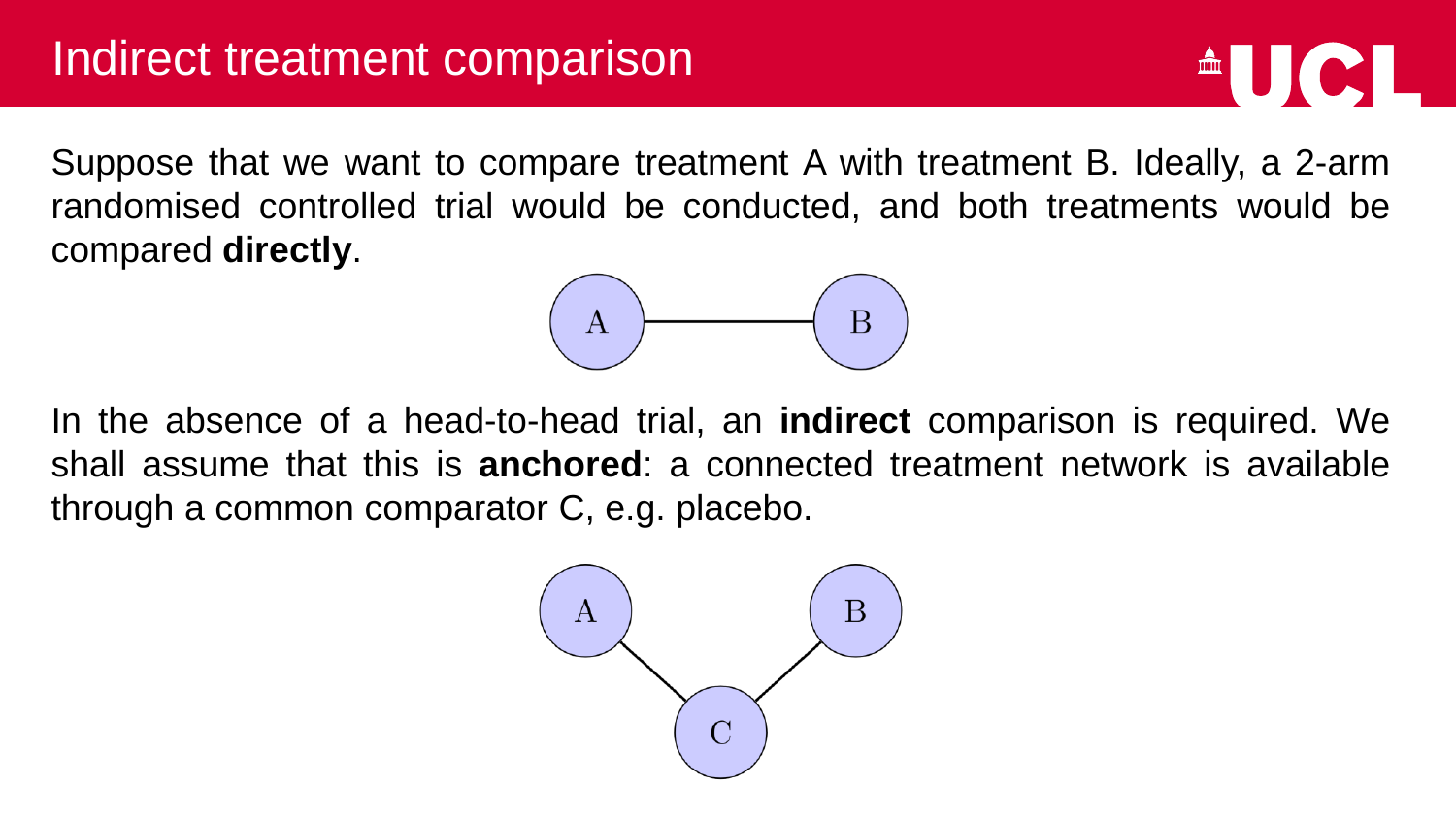

- We have individual-level data (ILD) for trial AC (the index trial) and aggregatelevel data (ALD) for trial BC, available from publications
- Standard methods for network meta-analysis and indirect comparisons, e.g. Bucher et al. (1997), allow for the use of aggregate-level data and maintain randomisation
- However, such methods are biased when the distribution of effect modifiers differs between trials
- **Population-adjusted indirect comparisons** adjust for cross-trial differences in observed covariates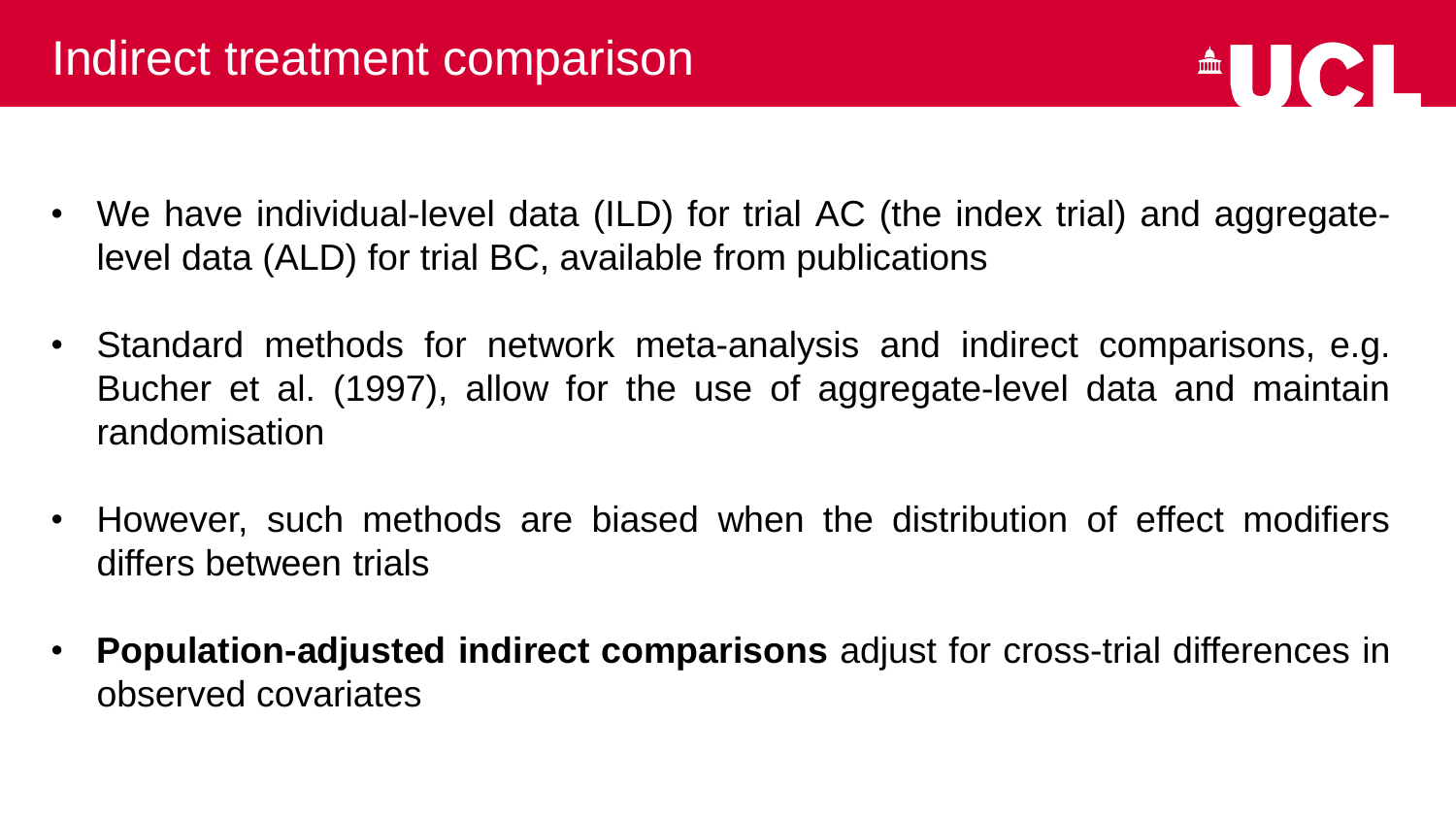

Recently proposed approaches for population adjustment are:

- **1. Matching-adjusted indirect comparison (MAIC)**
- MAIC (Signorovitch et al., 2010) reweights the patients in the AC trial so that the weighted means of their covariates match those in the published BC summary data
- Individual weights represent the odds of being enrolled in BC vs. AC
- Weights are derived from the ILD via a form of propensity score-like analysis and applied to the outcome model to generate adjusted outcomes

#### **2. Simulated treatment comparison (STC)**

- STC (Caro and Ishak, 2010) involves creating an outcome regression model
- A regression model is fitted in the AC population, including all effect modifiers in imbalance, and then used to predict outcomes in the BC trial population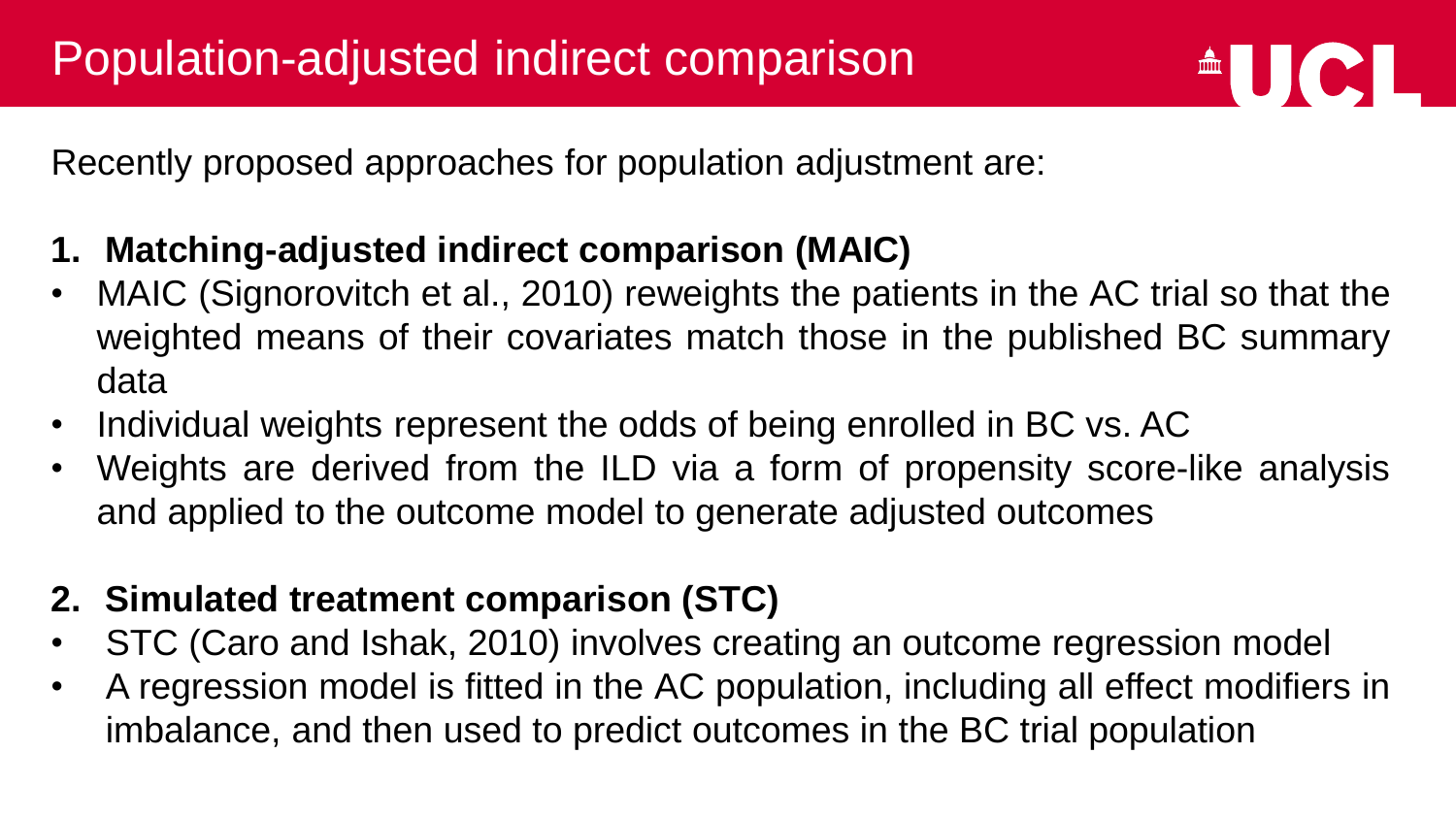#### **Prognostic variables vs. effect modifiers:**

- It is important to know the distinction between both
- Prognostic variables (PVs) are covariates that affect outcome
- Effect modifiers (EMs) are scale-specific and "interact" with treatment to affect outcome

 $\triangle$   $\bigcup$   $\bigcirc$   $\bigcup$ 

- In the anchored setting, only differences in the distribution of effect modifiers affect inference
- National Institute of Health and Care Excellence (NICE) recommendation:
	- o MAIC: only adjust for effect modifiers
	- o STC: needs only adjusting for EMs but may include other covariates to increase precision

$$
g(p(Y_i = 1 | X_i, T_i)) = \beta_0 + \underbrace{\beta_1 X_{i1}}_{PV} + \underbrace{\beta_2 X_{i2} T_i}_{EM}
$$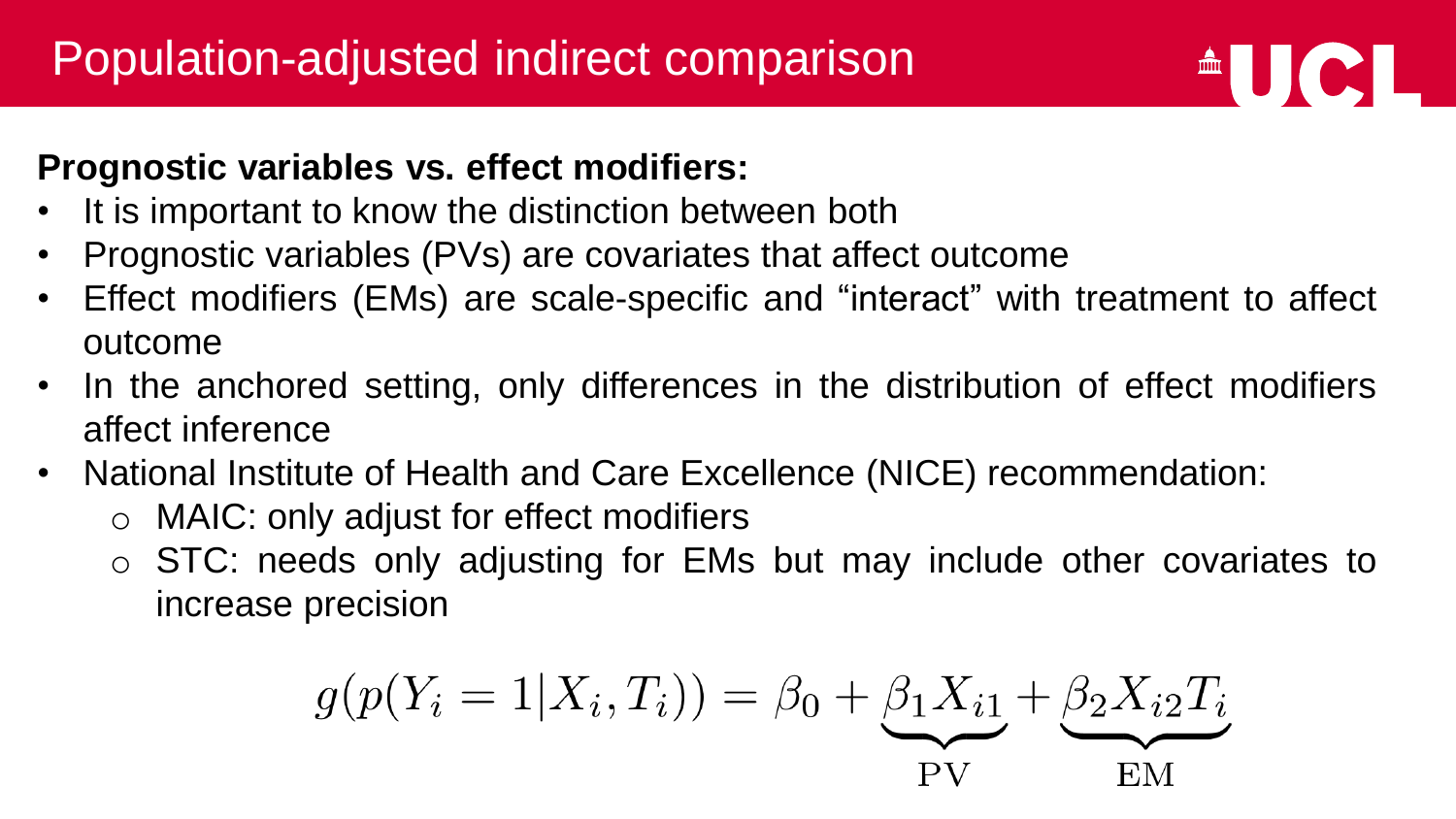#### **Rationale:**

• We want to predict what outcomes we *might* see if we run a hypothetical AC trial on a pseudo-population exchangeable with that sampled in BC

 $AUCL$ 

• We can then estimate a treatment effect for A vs. C in the BC population,  $\delta_{CA}^*$ and directly compare it with the B vs. C treatment effect,  $\delta_{CB}$ , derived from the published data, to estimate an unbiased treatment effect for A vs. B,  $\delta_{BA}^*$ 

#### **Some assumptions:**

- Appropriate randomisation within trials, i.e. treatment assignment is independent of the covariates
- Complete information on relevant effect modifiers from both trials
- Prognostic variables influence outcome in the same way in both trials
- Effect modifiers influence outcome and interact with treatment in the same way in both trials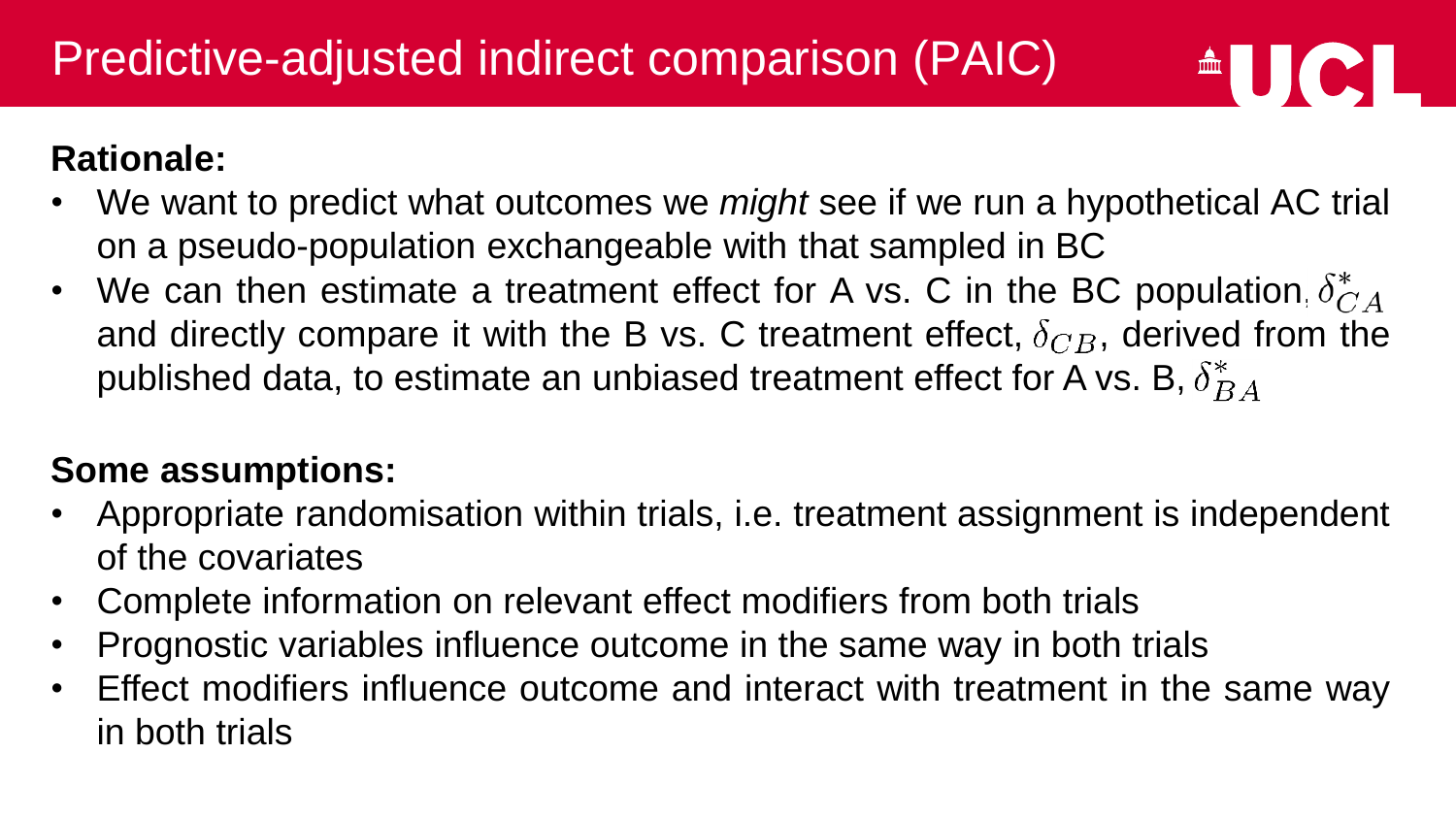#### **Available data:**



#### **where:**

 $\bullet$   $Y_i^{AC}$  is the observed outcome for the *i*-th individual in AC, e.g. a continuous measurement (survival time) or a binary outcome (an adverse event)

 $\triangle$   $\bigcup$   $\bigcirc$   $\bigcup$ 

- $X_i^{AC} = (X_{i1}^{AC}, \ldots, X_{iK}^{AC})$  is a vector of *K* baseline covariates observed for patient *i* in AC. These may be characteristics such as age, sex, comorbidities, etc.
- $T_i^{AC}$  is the treatment indicator; 1 if patient *i* is in active treatment; 0 if under the common comparator
- $\{\hat{p}_{BC}, \bar{Y}_T^{BC}\}\}$  are the published BC summary data (proportions/averages) on covariates, e.g. average age, proportion of males, etc., and outcome (for each treatment), respectively
- The treatment effect for B vs. C,  $\delta_{CB}$ , has either been published or is computed from the outcomes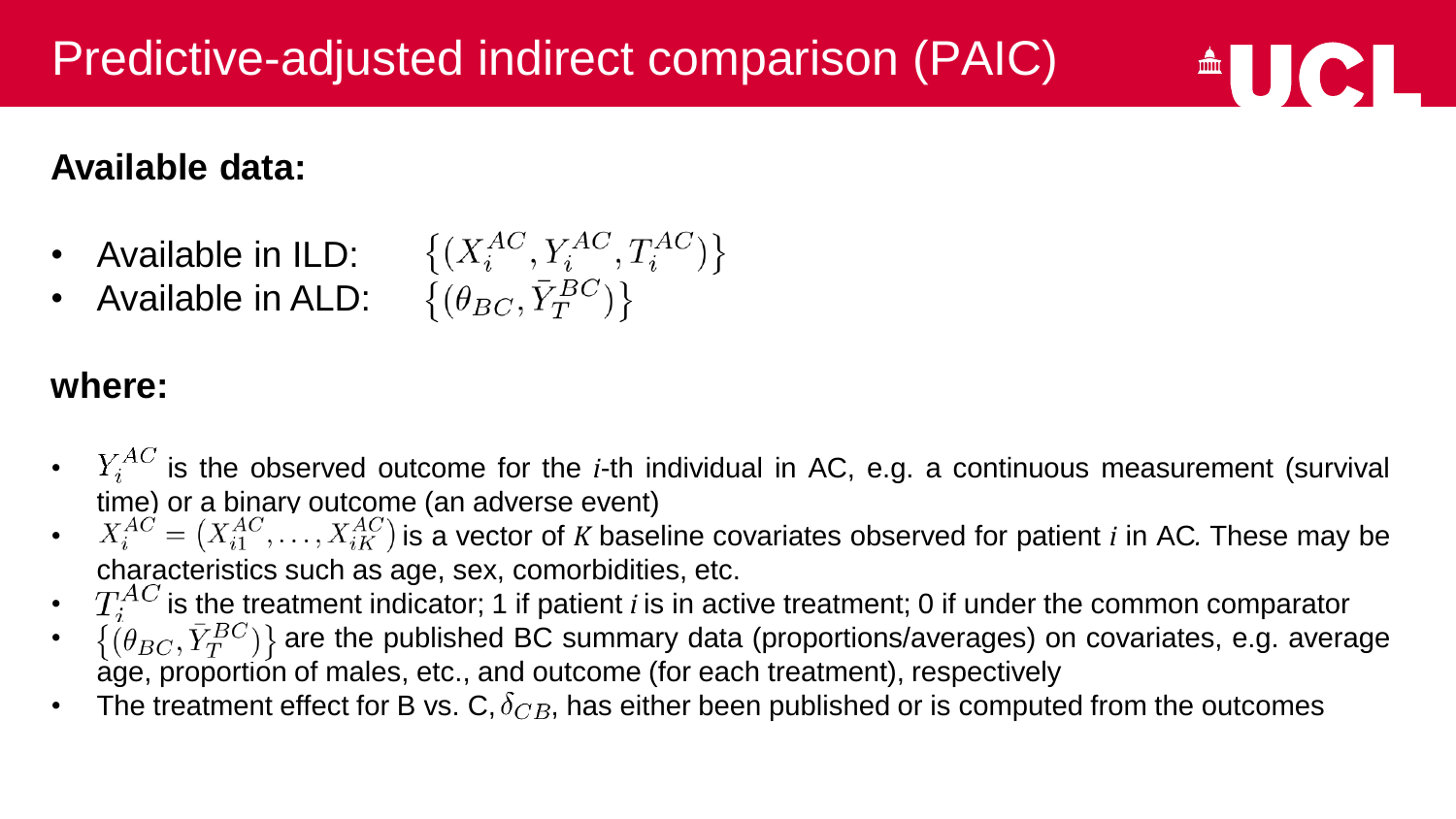# PAIC algorithm



**1.** Use the AC individual-level data  $\{(X_i^{AC}, Y_i^{AC}, T_i^{AC})\}$  to model the link between the outcome and the relevant prognostic variables and effect modifiers, via a GLM:

$$
Y_i^{AC} \sim P(Y_i^{AC}|\mu_i, \alpha)
$$

$$
g(\mu_i) = X_i^{AC} \beta_X + X_{i,(EM)}^{AC} \beta_{(EM)} T_i^{AC}
$$

For each draw of a large number of draws, e.g.  $i = 1, ..., l$ :

- **2.** Simulate the process of treatment allocation for each patient:<br> $T_{ij}^* \sim \text{Bernoulli}(\pi^{AC})$ where  $\pi^{AC}$  is the proportion of patients under active treatment in AC.
- **3.** "Forward sample" the aggregate  $\theta^{BC}$  to predict the covariates  $X_{ij}^*$  that may be observed if an AC trial were to be run in the BC population:

$$
X_{ij}^* \sim P(X_{ij}^* | \theta^{BC})
$$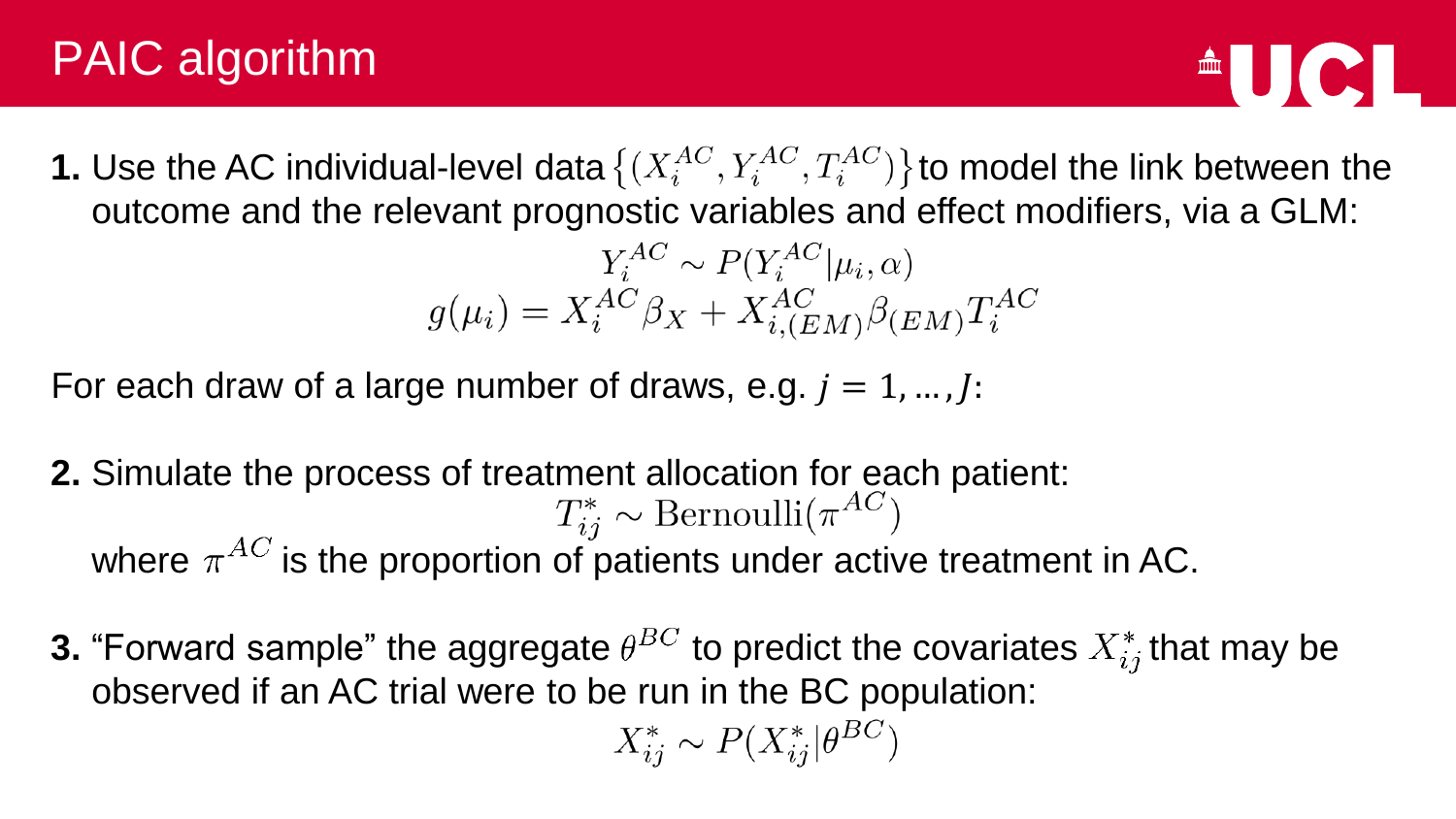# PAIC algorithm

**4.** Predict the outcome  $Y_{ij}^*$  for an AC trial conducted in a population exchangeable with that of BC, by simulating from the predictive distribution:

$$
Y_{ij}^* \sim P(Y_{ij}^* | \mu_{ij}^*, \alpha)
$$
  

$$
g(\mu_{ij}^*) = X_{ij}^* \beta_X + X_{ij, (EM)}^* \beta_{(EM)} T_i^*
$$

**5.** At this stage, the procedure has generated *J* simulated datasets  $\{(X_{ij}^*, Y_{ij}^*, T_{ij}^*)\}$ These are used to estimate the A vs. C treatment effect  $\delta_i^*$  for each draw:

$$
Y_{ij}^* \sim P(Y_{ij}^* | \eta_{ij}^*, \alpha)
$$
  

$$
g(\eta_{ij}^*) = \delta_j^* T_i^*
$$

**6.** Finally, the average A vs. C treatment effect is contrasted against that for B vs. C to estimate  $\delta_{BA}^*$ :  $J_{-}$ 

$$
\delta_{CA}^* = \frac{1}{J} \sum_{j=1} \delta_j^*
$$

$$
\delta_{BA}^* = \delta_{CA}^* - \delta_{CB}
$$

 $\blacksquare$   $\blacksquare$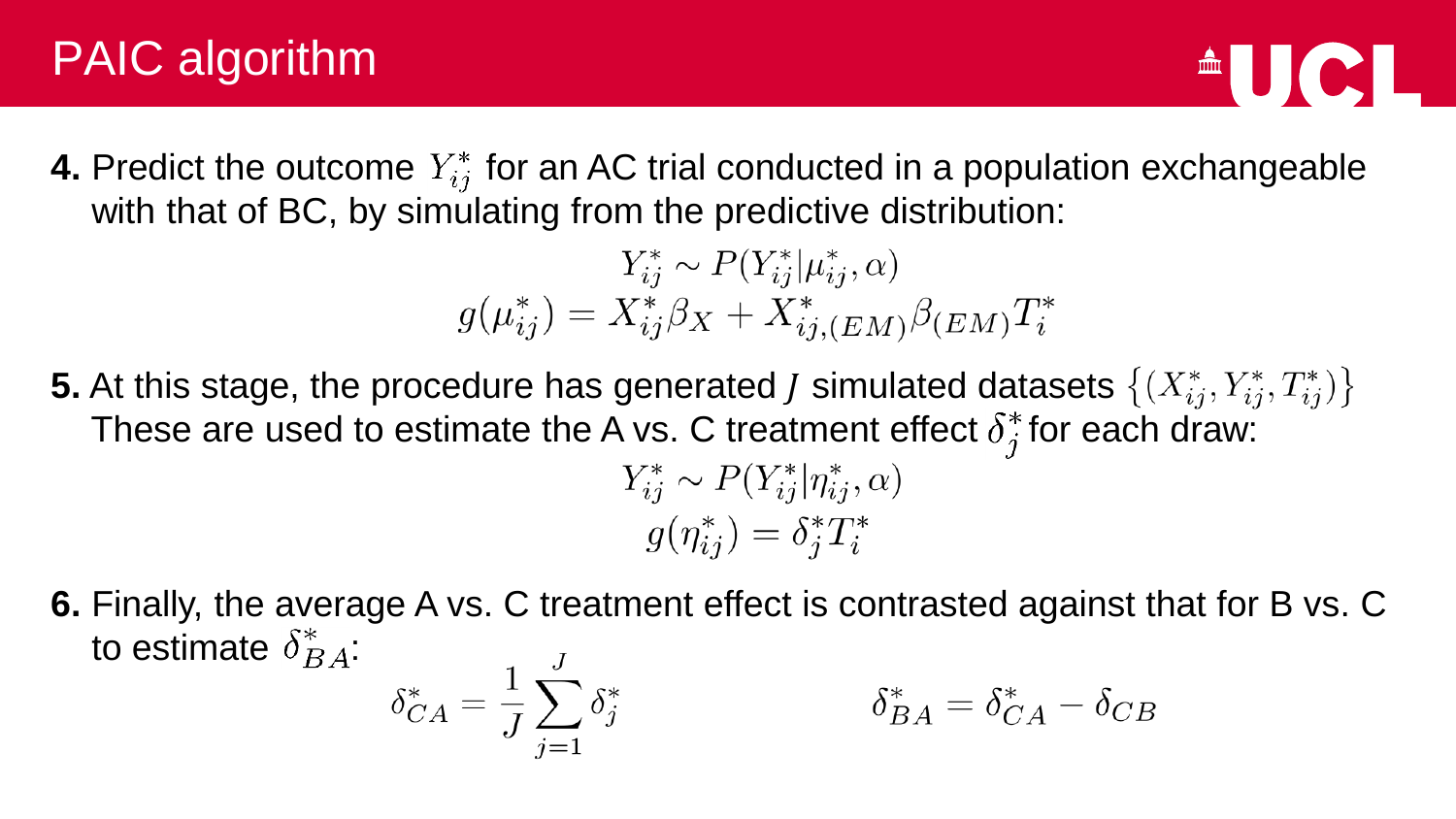### Simulation study (base case)

- 1,000 Monte Carlo replicates
- N=600 per trial (300 patients per arm)
- ILD generated for AC and BC; then aggregated for BC
- Binary outcome (the occurrence of an adverse event) simulated from Bernoulli distributions with probabilities generated from logistic regression

 $\triangle$   $\blacksquare$ 

- 4 dichotomous covariates. All are prognostic variables; 2 also are effect modifiers
- Covariate marginal probabilities i.i.d. and drawn from Bernoulli distributions
- 1,000 pseudo-populations simulated for each replicate
- Strong treatment effect for active treatment (A or B) vs. placebo (C): log OR=-0.92
- Moderate prognostic variable and interaction effects (log OR=0.41)
- Strong cross-trial covariate imbalance (40% difference)

$$
P(Y_i = 1 | X_i = 0, T_i = 0) = 0.5 \qquad P(Y_i = 1 | X_i = 1, T_i = 0) \approx 0.84
$$
  

$$
P(Y_i = 1 | X_i = 0, T_i = 1) \approx 0.29 \qquad P(Y_i = 1 | X_i = 1, T_i = 1) \approx 0.82
$$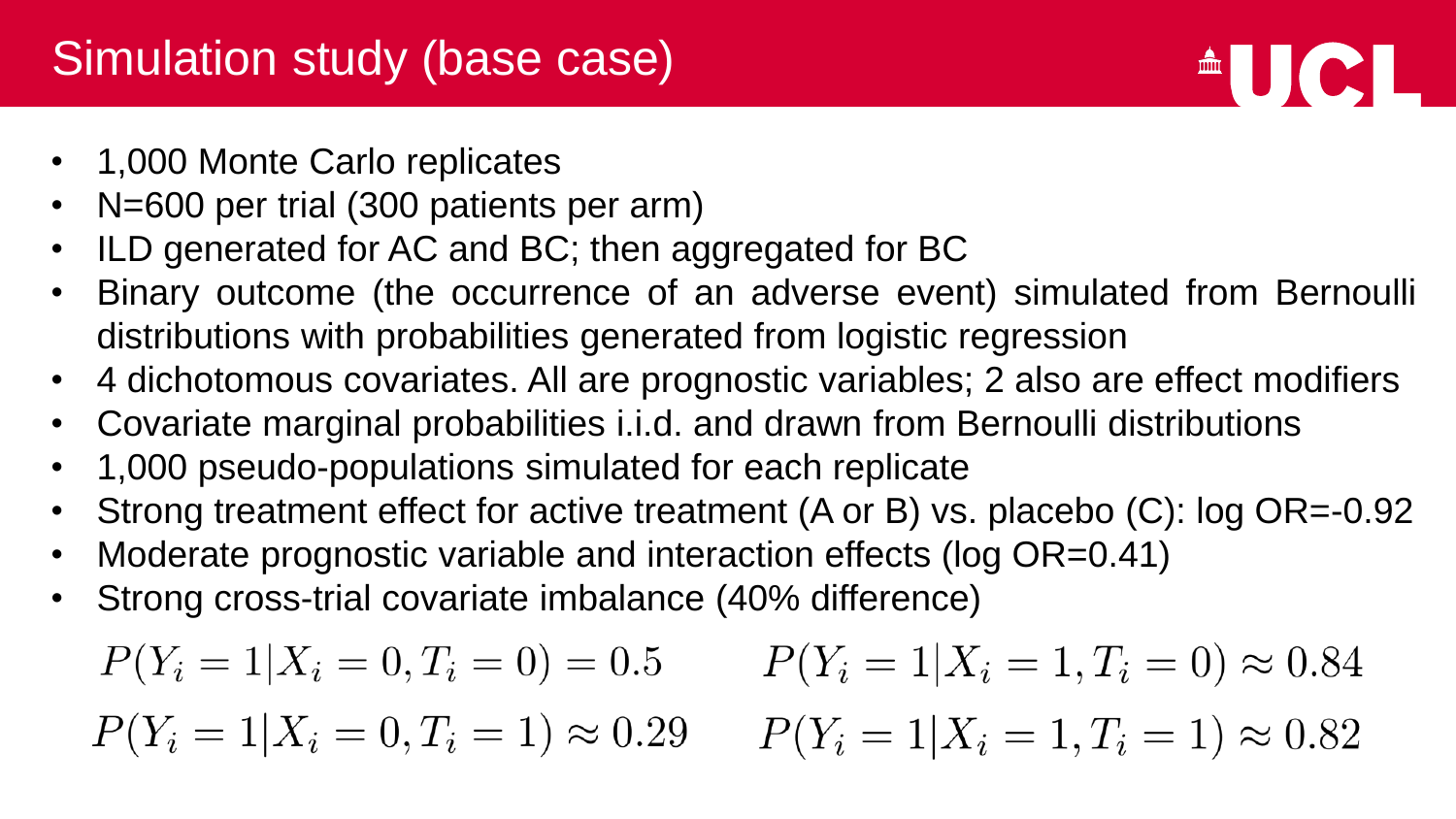To benchmark against MAIC and STC, we vary several settings:

- AC/BC sample size
- Strength of A vs. C and B vs. C treatment effect (moderate/strong/none)

 $\triangle$   $\bigcup$   $\bigcirc$   $\bigcup$ 

- Explanatory power of prognostic variables
- Strength of interaction of effect modifiers
- Degree of covariate imbalance

Potential model misspecification scenarios are explored:

- Misspecification of EMs, e.g. due to poor selection
- Misspecification of PVs (and EMs) due to unavailable covariate information
- Effect modifiers interact differently with treatment A than with treatment B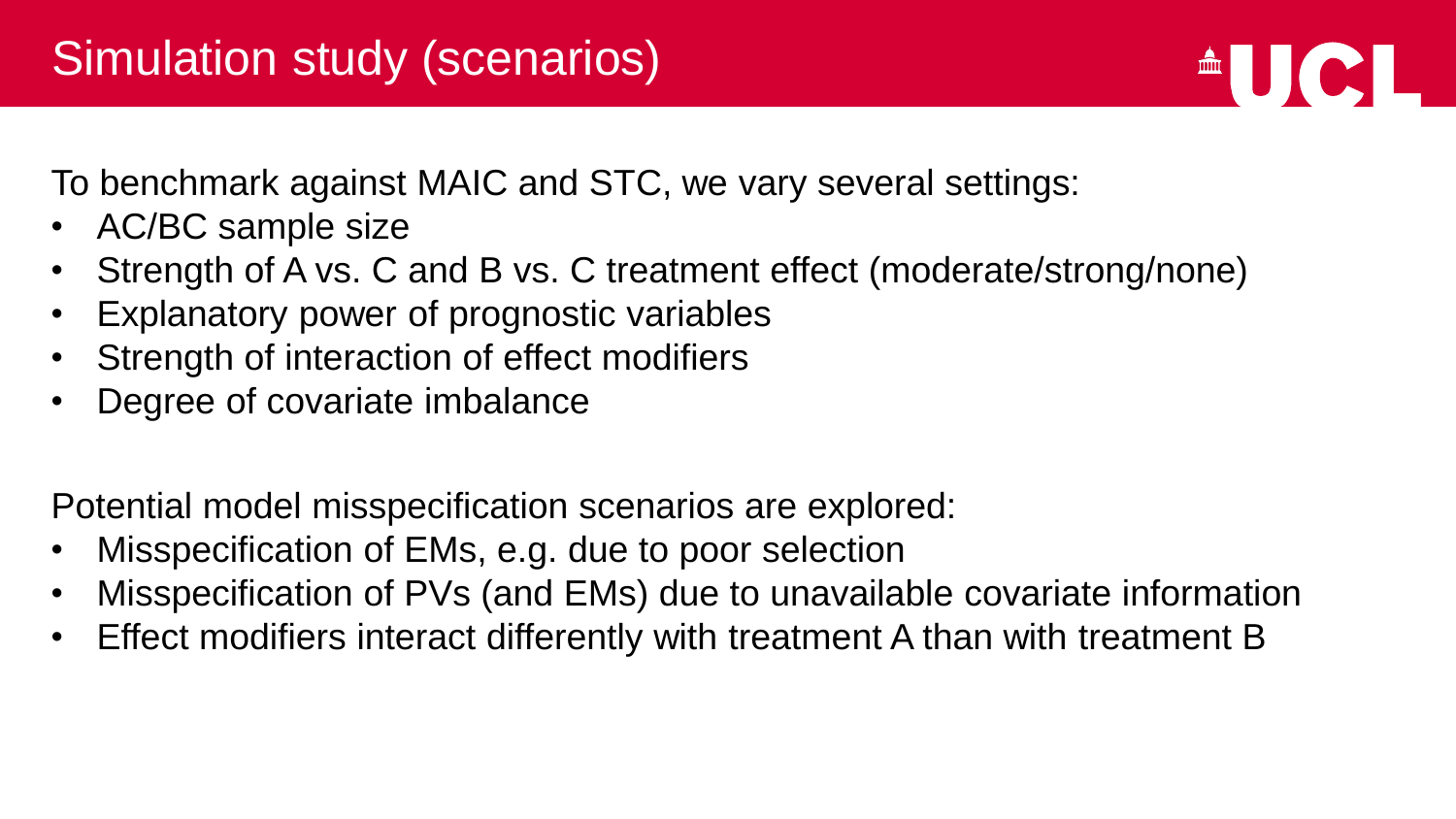#### Effect of AC sample size



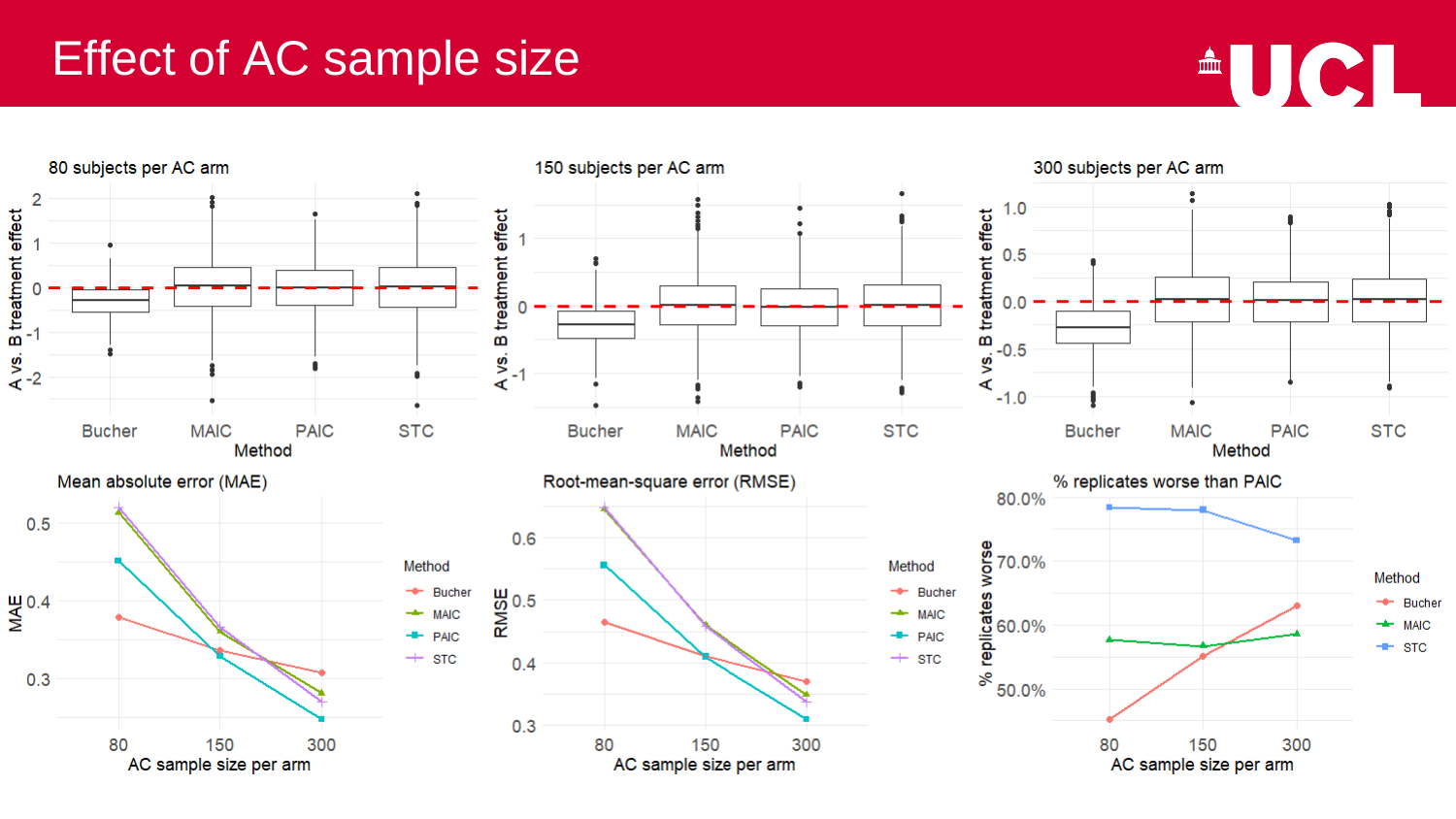#### Effect of BC sample size



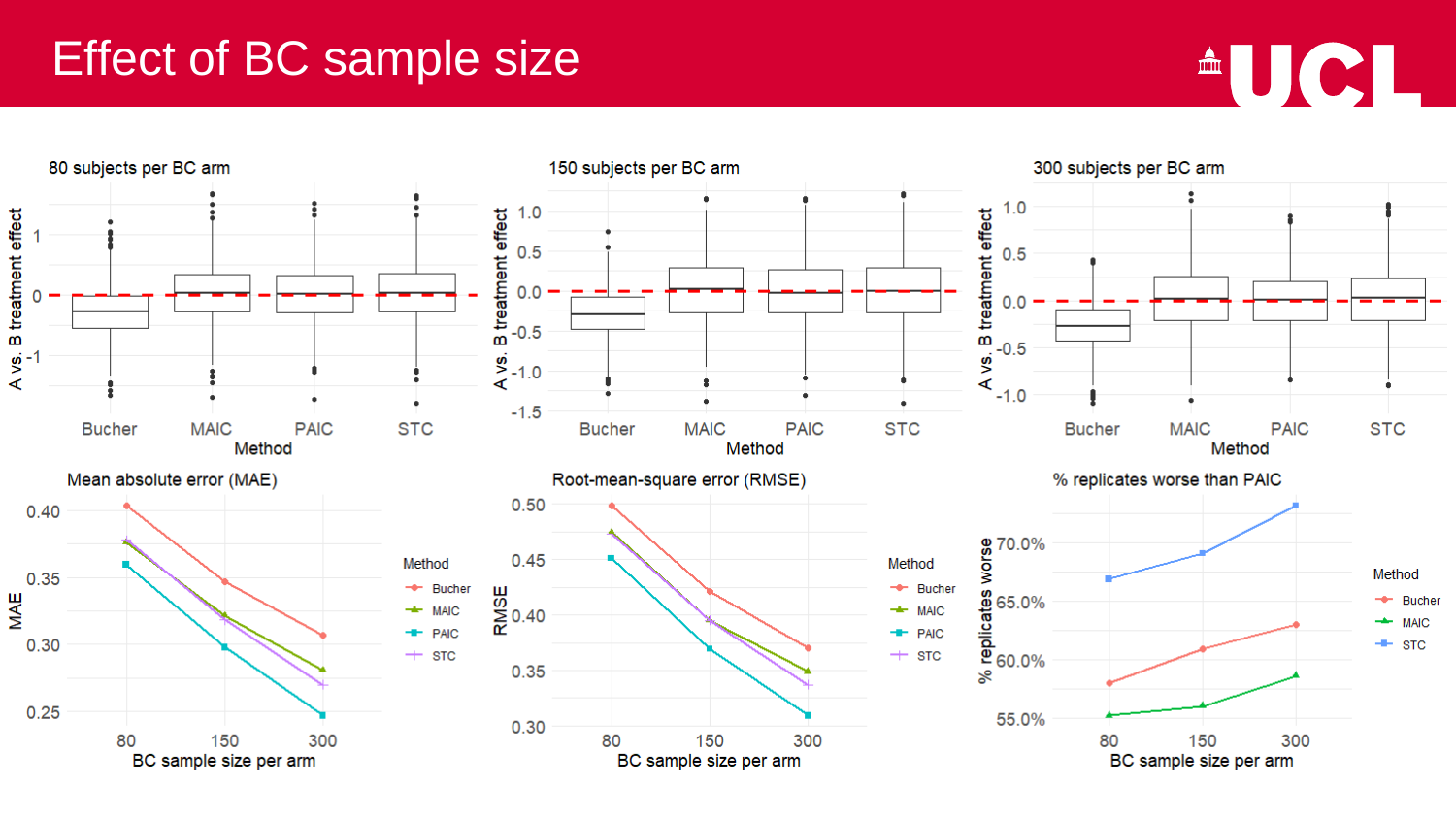## Strength of A vs. C treatment effect



<sup>A</sup>UCL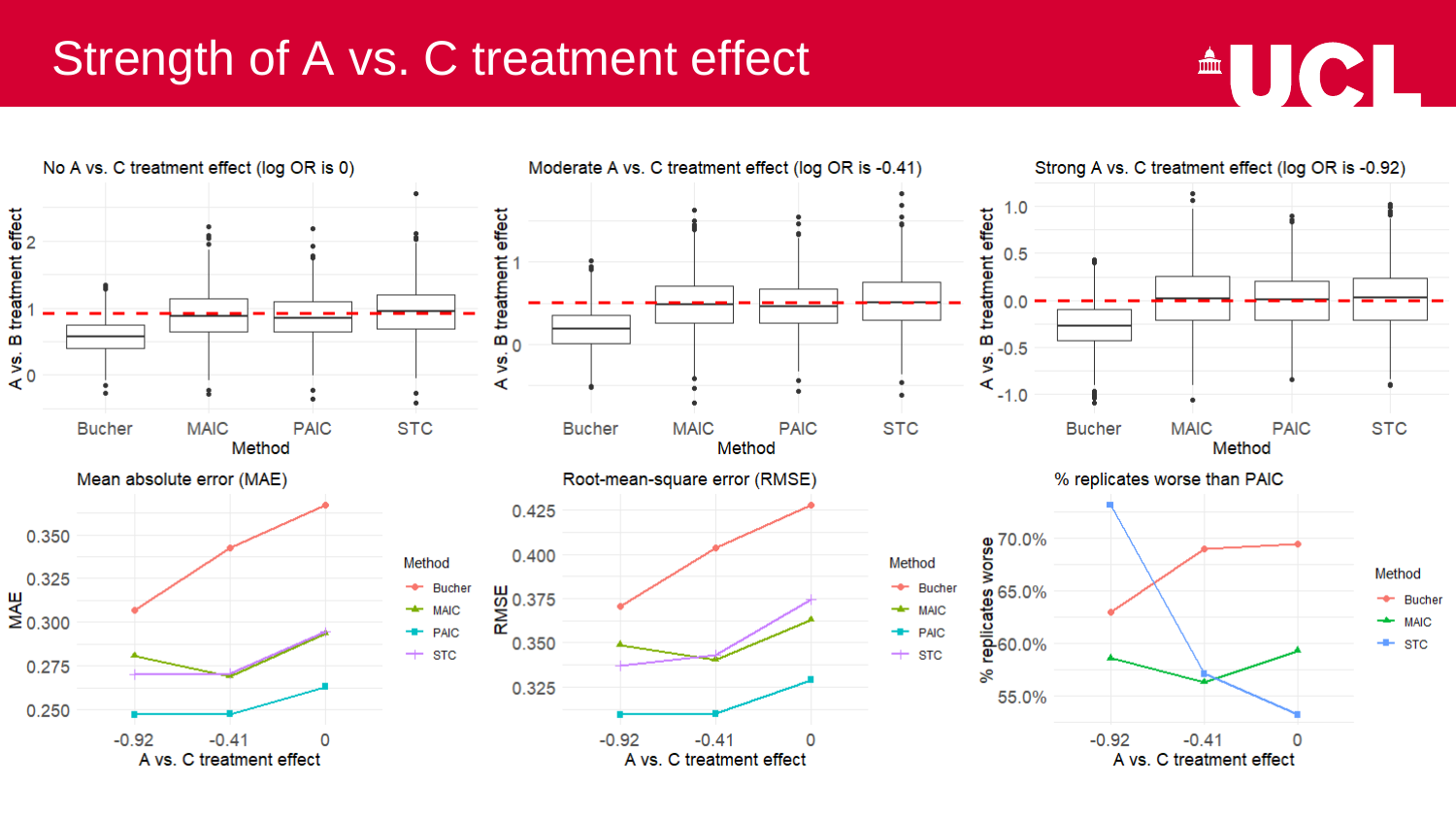### Strength of B vs. C treatment effect



 $\triangle$ UCL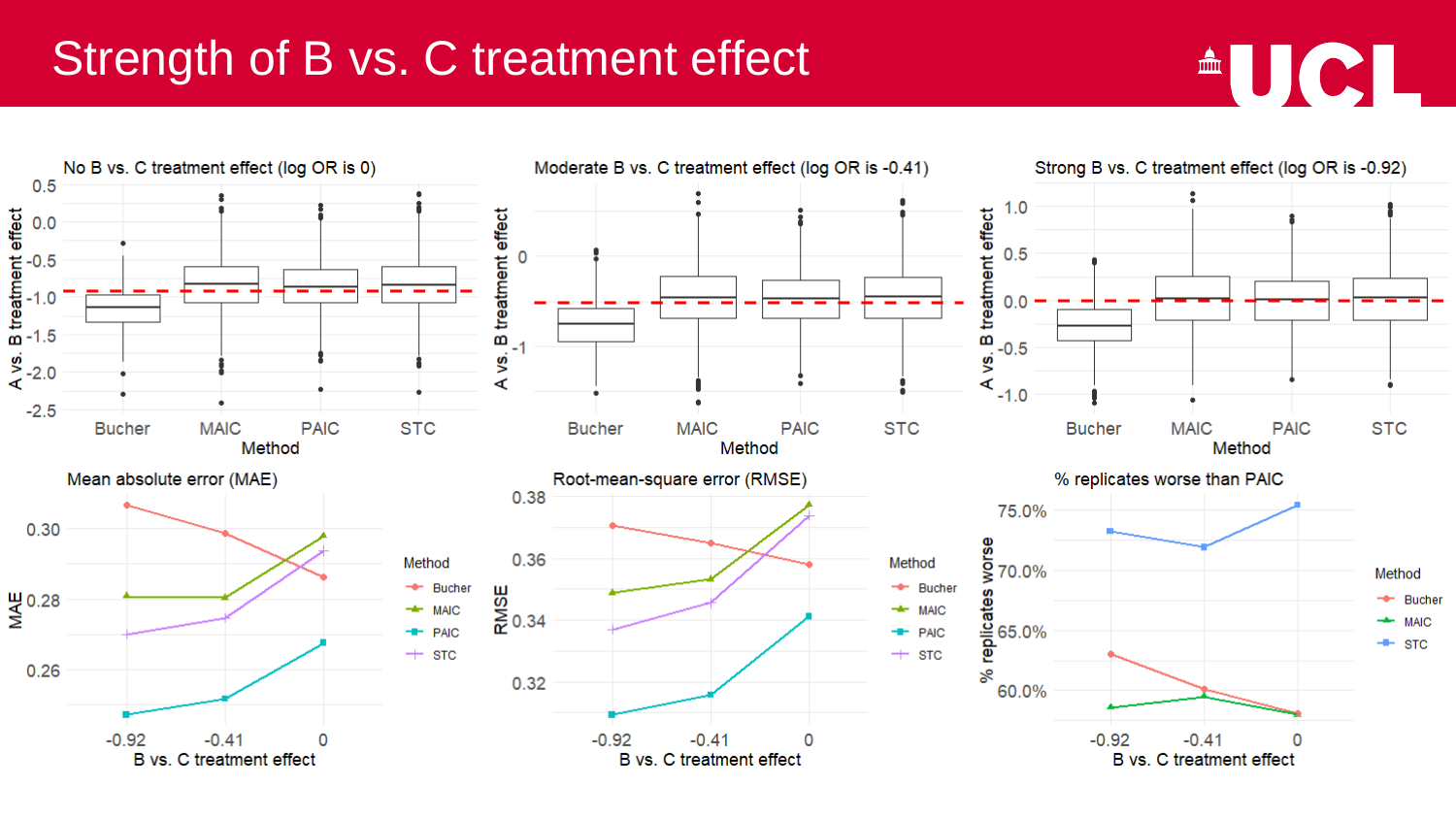# Explanatory power of prognostic variables



<sup>A</sup>UCL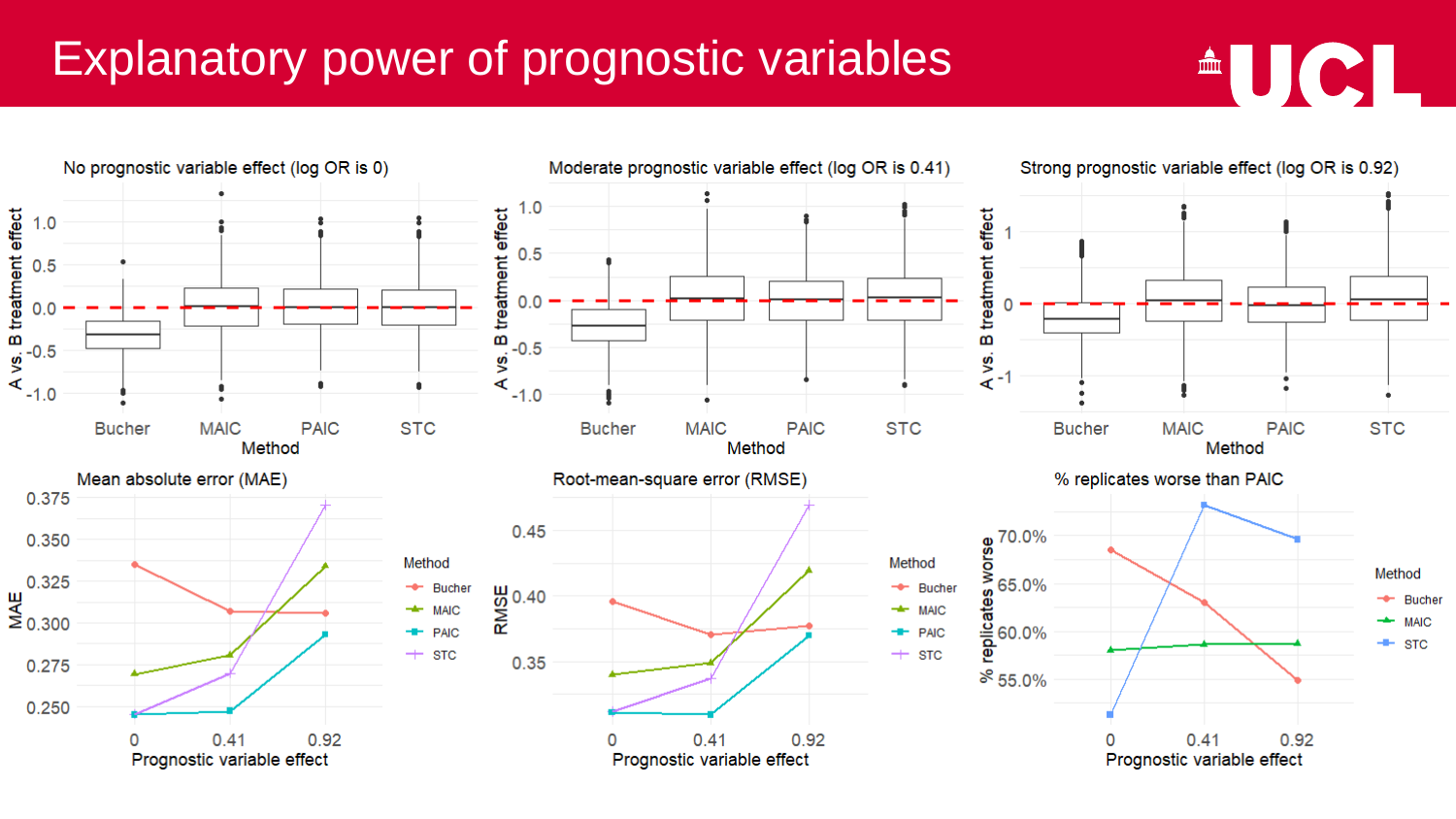## Strength of effect-modification (interaction term)



<sup>A</sup>UCL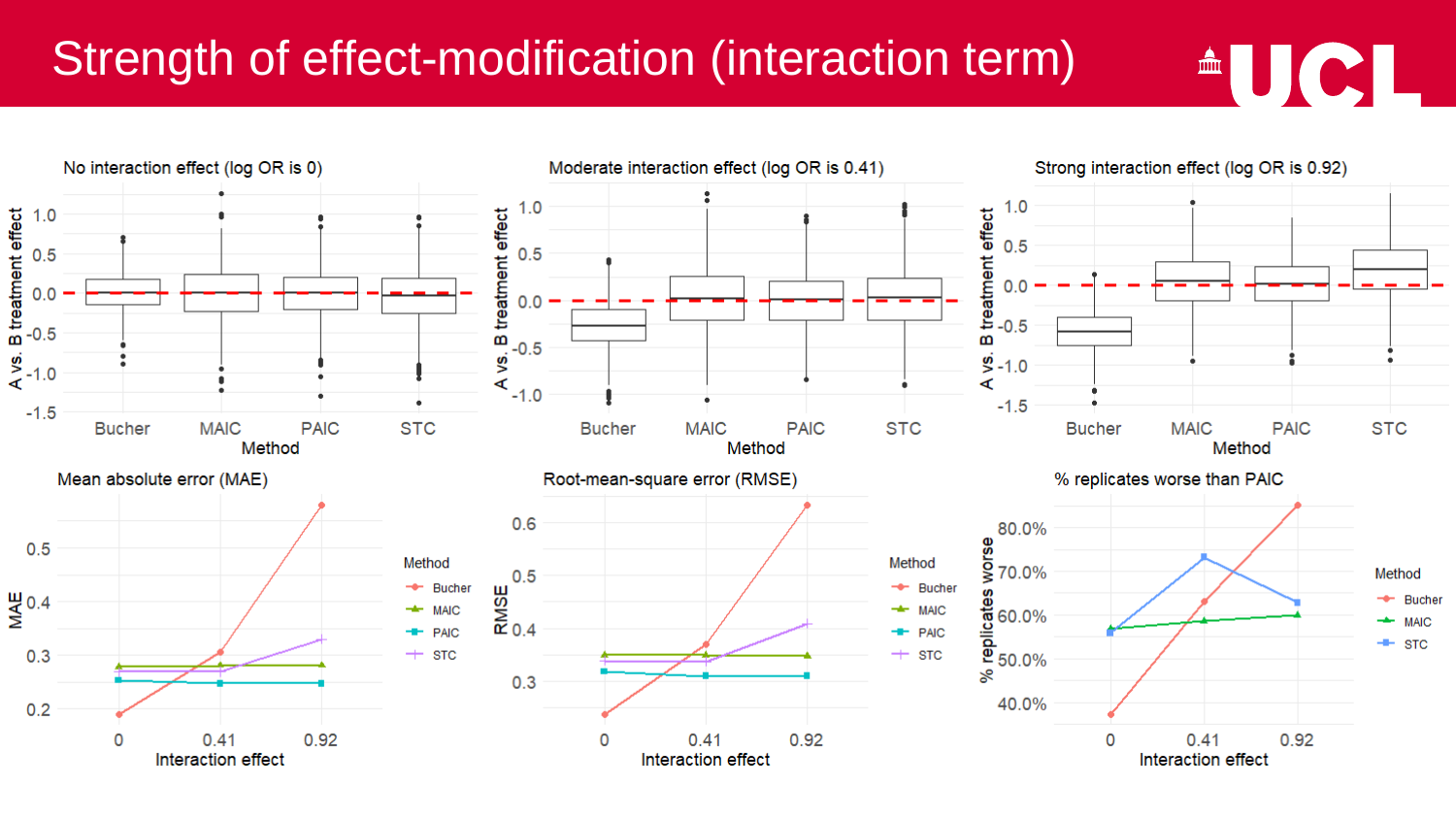## Degree of covariate imbalance



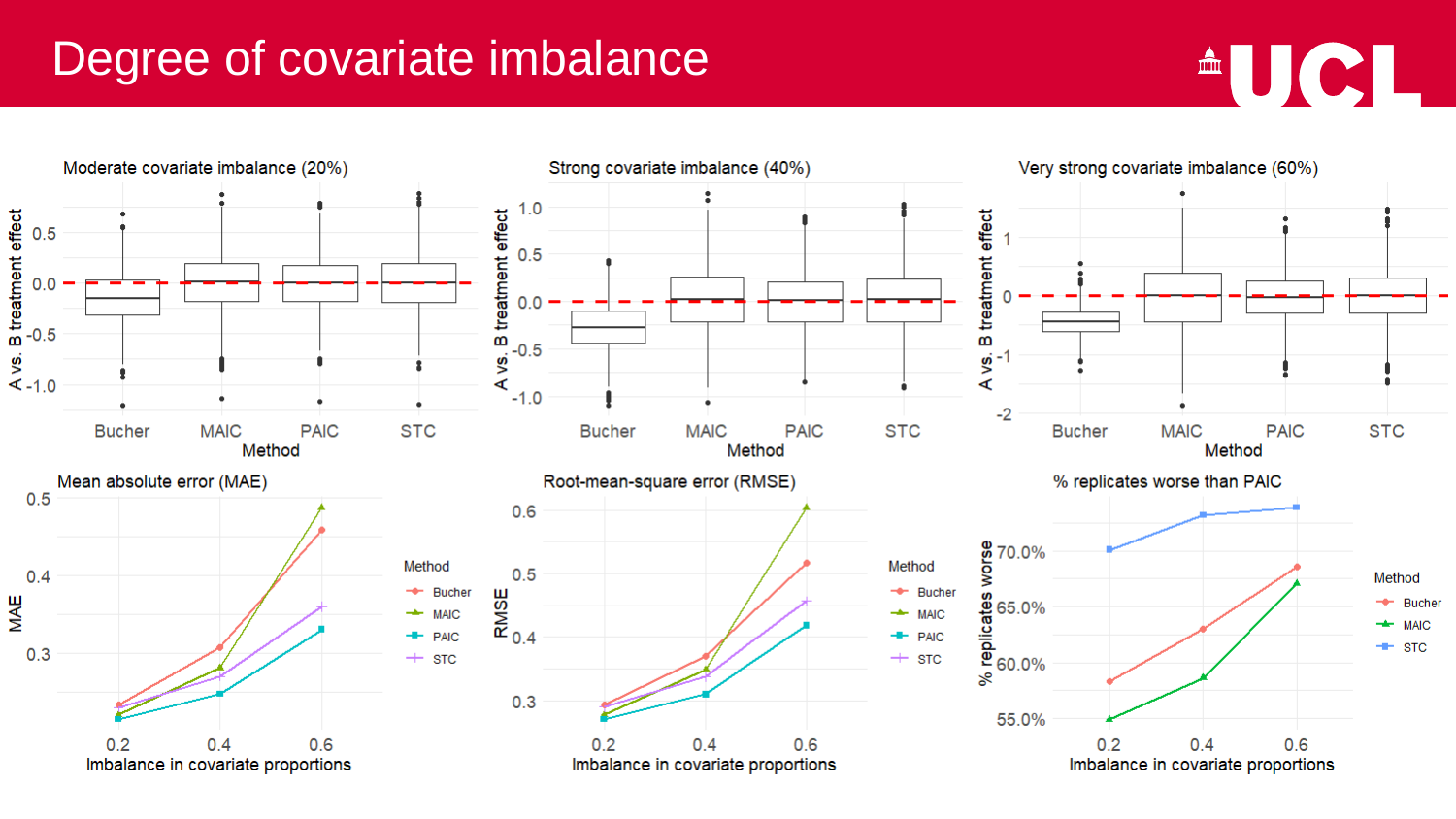### Effect modifier misspecification



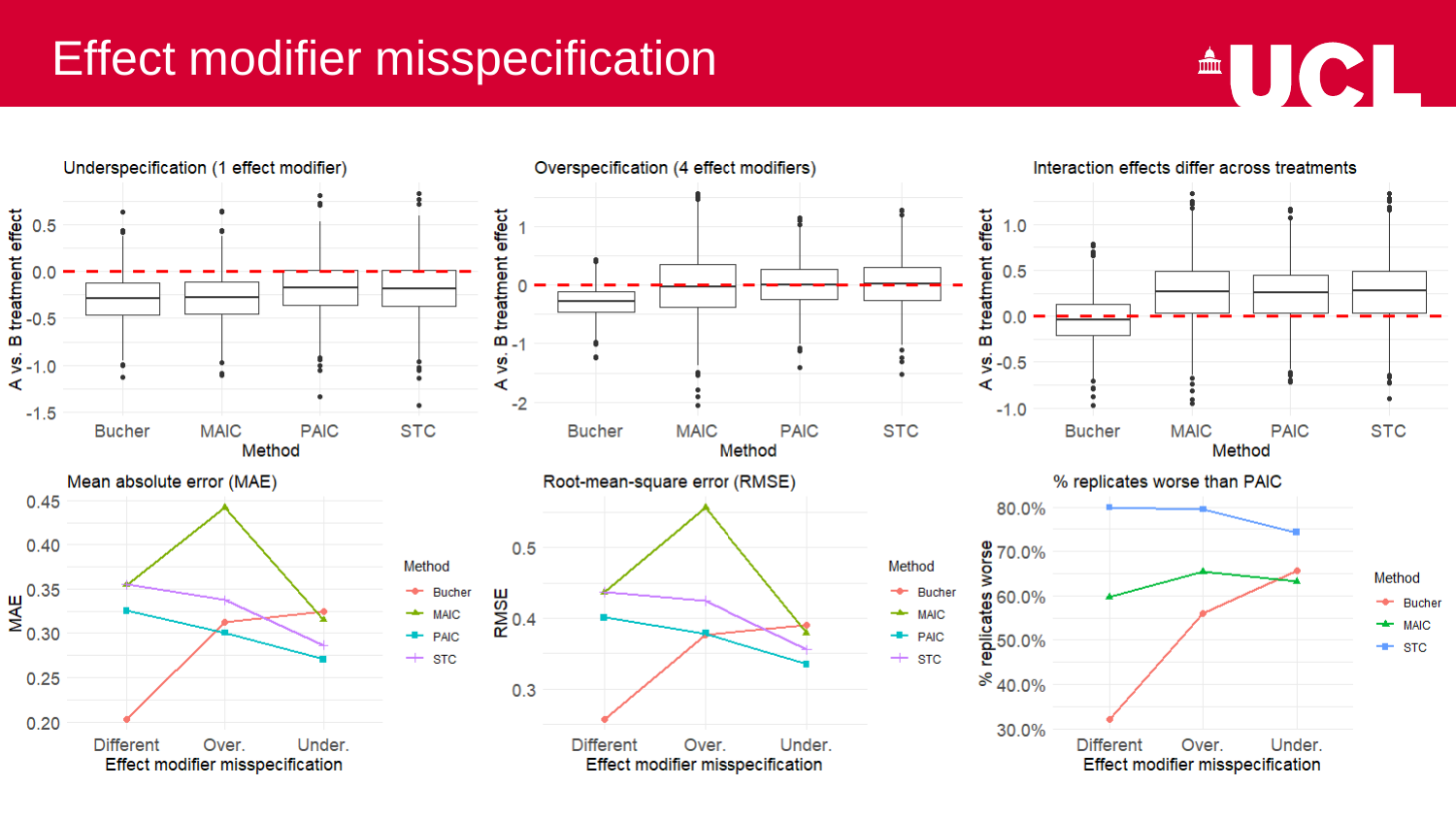#### Prognostic variable misspecification



 $AUCH$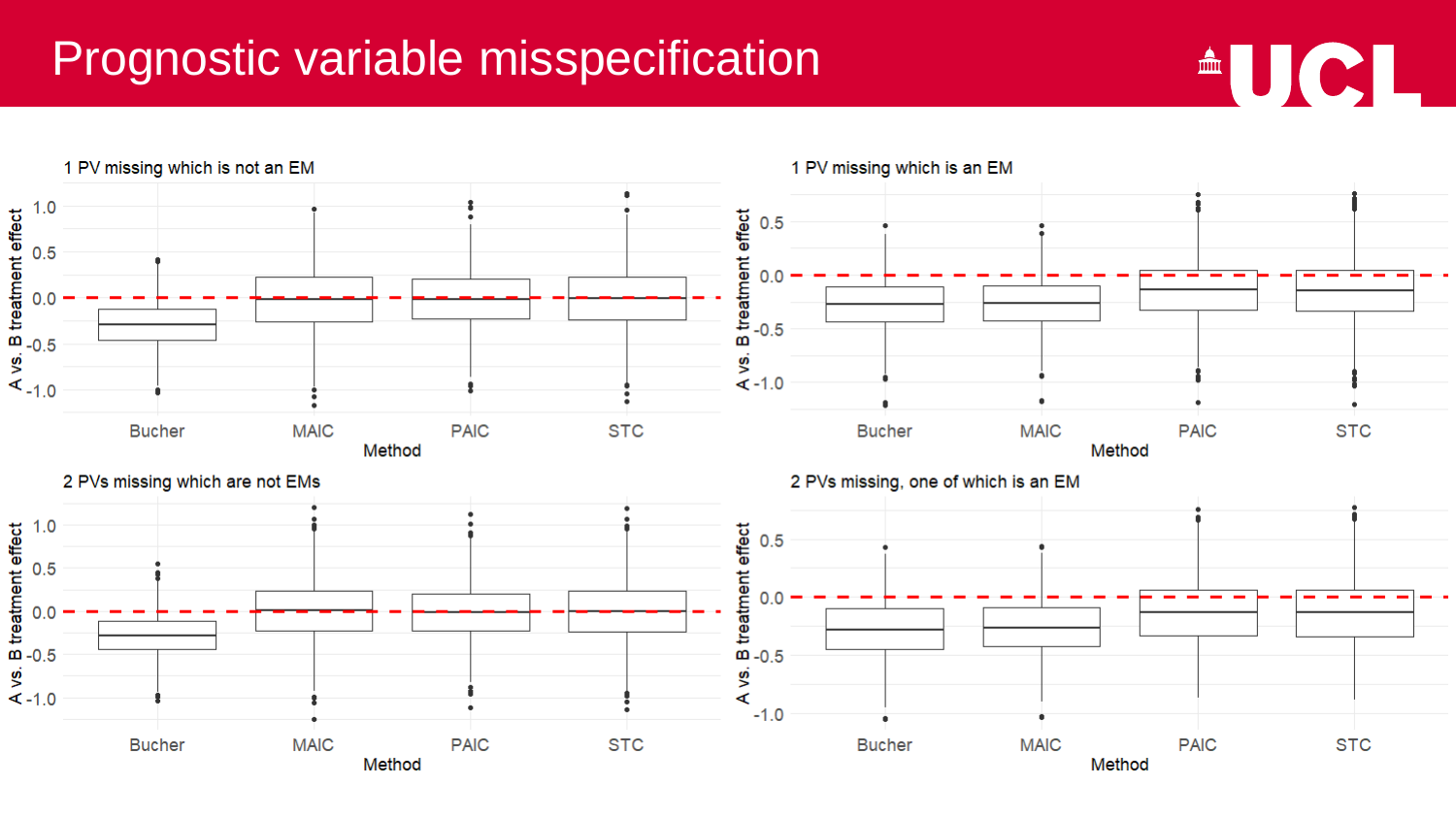



- PAIC, MAIC and STC are unbiased when all effect modifiers are accounted for and when these interact with treatment in the same way in both trials. These methods cannot adjust for unobserved confounders
- These assumptions seem hard to be met in practice, particularly given the limited data/knowledge on what constitutes an EM for new interventions
- PAIC and STC were less biased than MAIC when effect modifiers were misspecified
- Standard indirect comparison methods such as the Bucher method are the gold standard when covariates are balanced but are clearly biased and inappropriate when they are not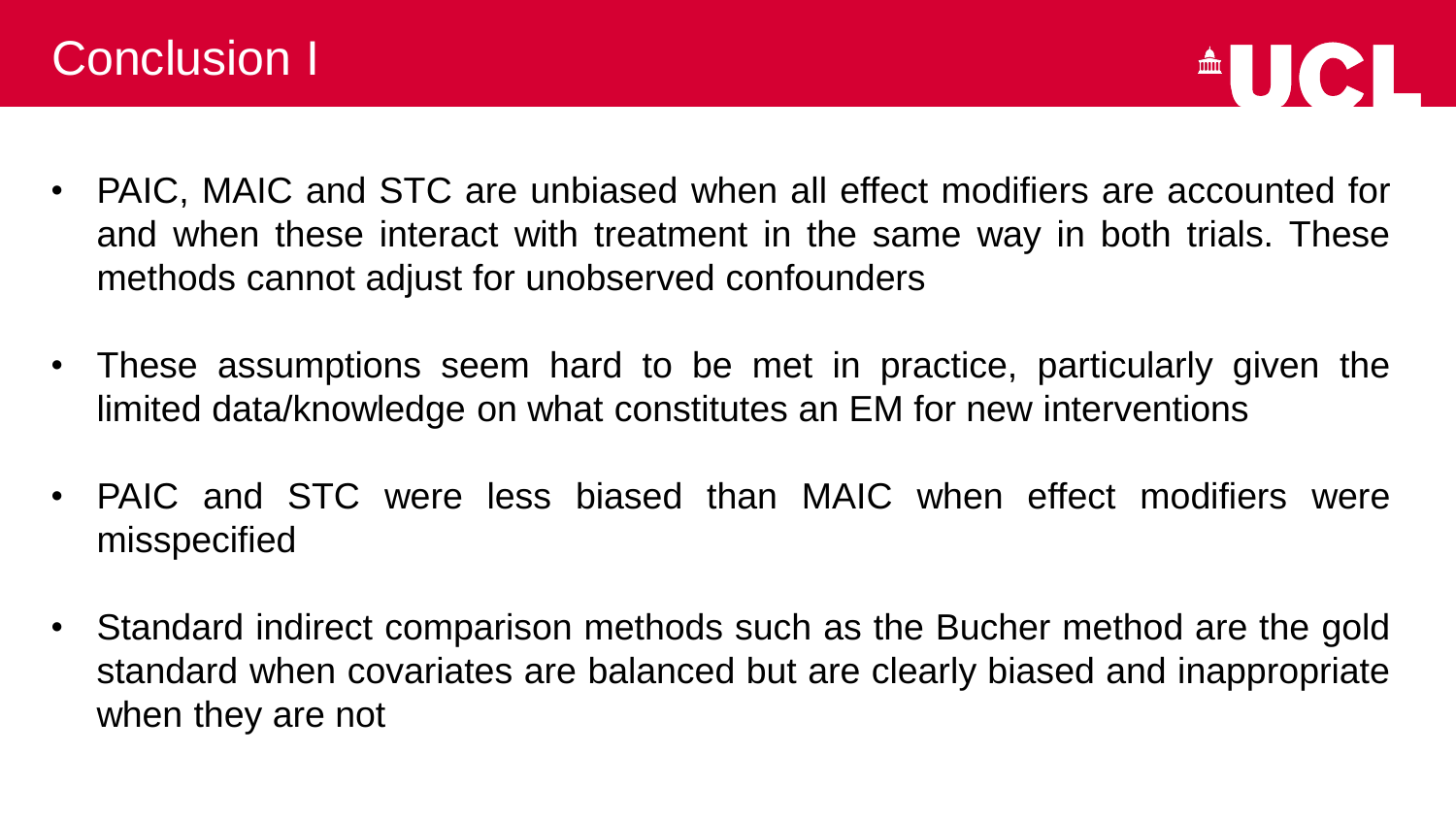

- PAIC consistently provided less biased and more accurate estimates (in terms of MAE and RMSE) across scenarios and within scenarios, on a per-replicate basis
- MAIC displays large variance over replicates when covariate imbalance is strong, as the weighting considerably reduces the effective sample size
- STC provided biased estimates when the interaction effect was strong
- Indirect comparison methods should be applied with caution under the current setup: logistic regression (binary outcome), small sample sizes and strong covariate imbalance. Such methods appear underpowered to consistently recover the true treatment effect in this setting